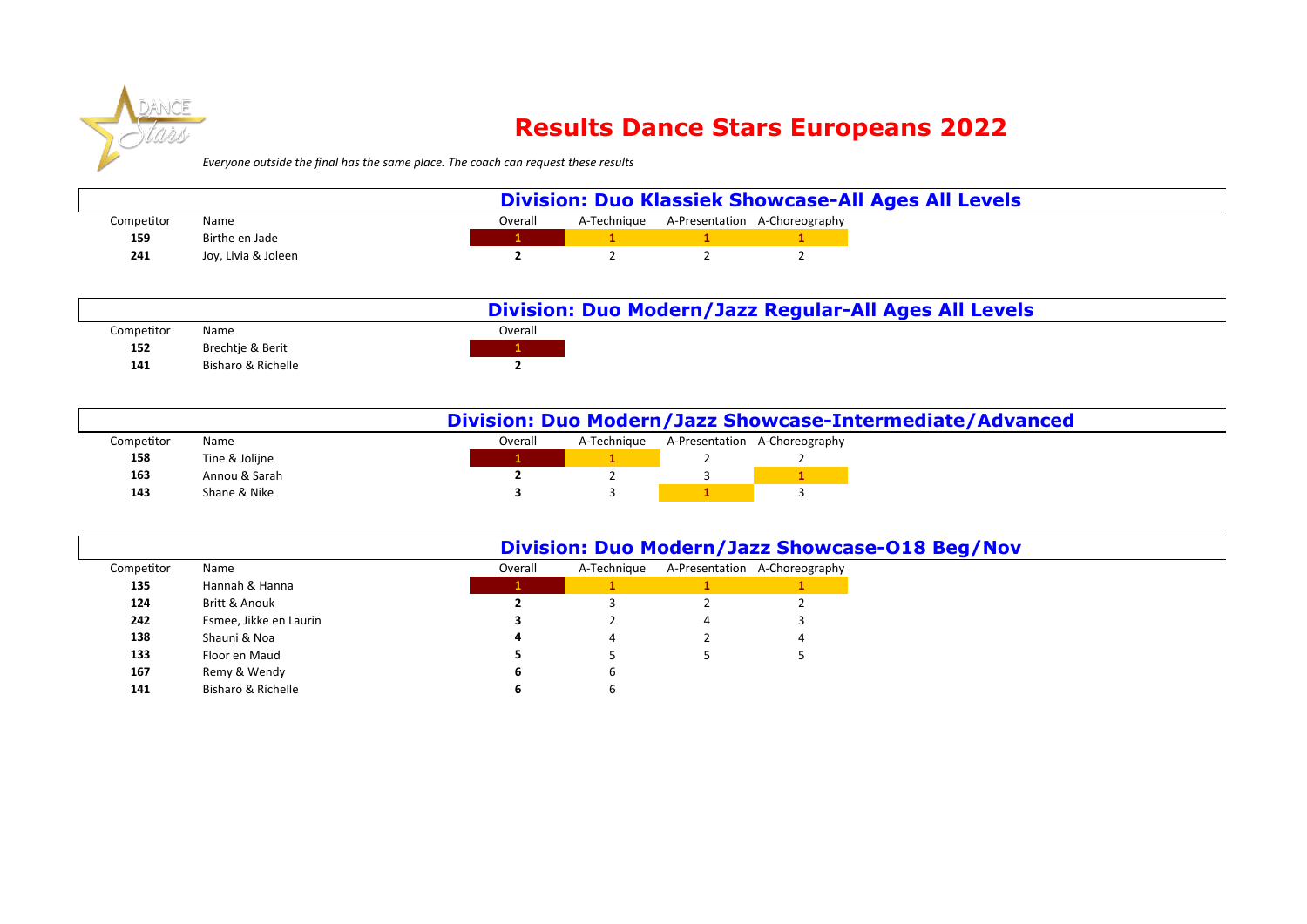|            |                 |         |             | Division: Duo Modern/Jazz Showcase-U13 Beg/Nov |
|------------|-----------------|---------|-------------|------------------------------------------------|
| Competitor | Name            | Overall | A-Technique | A-Presentation A-Choreography                  |
| 128        | Lise en Dieuwke |         |             |                                                |
| 125        | Lily en Manoe   |         |             |                                                |
| 153        | Marie & Noémie  |         |             |                                                |
| 149        | Emma & Mathilda |         |             |                                                |
| 126        | Ilke en Free    |         |             |                                                |

|            |                   |         |             |                               | Division: Duo Modern/Jazz Showcase-U15 Beg/Nov |
|------------|-------------------|---------|-------------|-------------------------------|------------------------------------------------|
| Competitor | Name              | Overall | A-Technique | A-Presentation A-Choreography |                                                |
| 131        | Jill en Ninthe    |         |             |                               |                                                |
| 161        | Julia & Kim       |         |             |                               |                                                |
| 173        | Lotte & Zoë       |         |             |                               |                                                |
| 120        | Maud & Anne-Roos  |         |             |                               |                                                |
| 155        | Nore & Fien       |         |             |                               |                                                |
| 129        | Olivia en Febe    | 6       | n           |                               |                                                |
| 127        | Launa en Johannes | 6.      | ь           |                               |                                                |
| 152        | Brechtje & Berit  | 6       | n           |                               |                                                |
| 123        | Indi & Vlinder    | 6       | b           |                               |                                                |
| 164        | Hannah & Jente    | 6       |             |                               |                                                |
| 166        | Sheena en Nerena  | 6       |             |                               |                                                |

|            |                    |         |              | <b>Division: Duo Modern/Jazz Showcase-U18 Beg/Nov</b> |
|------------|--------------------|---------|--------------|-------------------------------------------------------|
| Competitor | Name               | Overall | A-Technique  | A-Presentation A-Choreography                         |
| 175        | Vera & Maressa     |         |              |                                                       |
| 154        | Rana & Celeste     | э       |              |                                                       |
| 157        | Gioia & Frauke     |         | $\mathbf{1}$ |                                                       |
| 150        | Mirte& Louise      |         |              |                                                       |
| 169        | Lisa & Serah       |         |              | 4                                                     |
| 172        | Djamisah en Roxana |         |              |                                                       |
| 160        | Emma en Lieke      |         |              |                                                       |
| 156        | Annelien & Sien    |         |              |                                                       |
| 151        | Ine en Heleen      |         |              |                                                       |
| 119        | Fleur en Noa       |         |              |                                                       |
| 132        | Isa en Lynn        |         |              |                                                       |
| 134        | Saralynn en Demi   |         |              |                                                       |
| 136        | Eline & Ainoa      |         |              |                                                       |
| 137        | Anika & Paulien    |         |              |                                                       |
| 147        | Mirte en Louiza    |         |              |                                                       |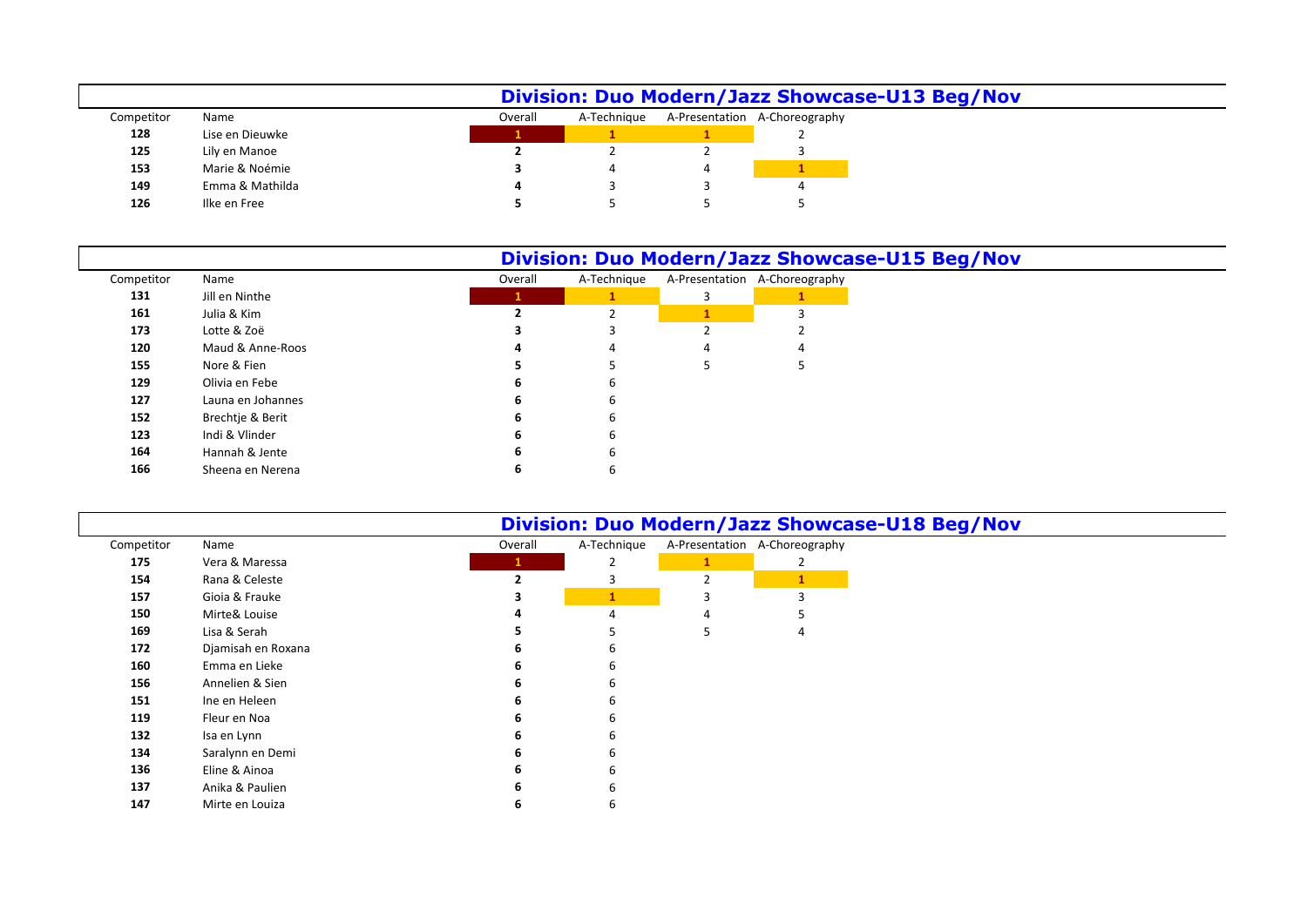|            |                               |         | <b>Division: Duo Open Showcase-Intermediate/Advanced</b> |                               |
|------------|-------------------------------|---------|----------------------------------------------------------|-------------------------------|
| Competitor | Name                          | Overall | A-Technique                                              | A-Presentation A-Choreography |
| 142        | Finja & Nike                  |         |                                                          |                               |
| 251        | Lena, Jule & Lotta            |         |                                                          |                               |
| 144        | Wim Wouters & Lotter Verwerft |         |                                                          |                               |
| 159        | Birthe en Jade                |         |                                                          |                               |

|            |                       |         |             |                               | <b>Division: Duo Open Showcase-U10 Beg/Nov</b> |
|------------|-----------------------|---------|-------------|-------------------------------|------------------------------------------------|
| Competitor | Name                  | Overall | A-Technique | A-Presentation A-Choreography |                                                |
| 249        | Senna en Danae        |         |             |                               |                                                |
| 121        | Bo & Mirthe           |         |             |                               |                                                |
| 165        | Kiana en Reyenne      |         |             |                               |                                                |
| 243        | Ela, Kristina & Diana |         | 4           |                               |                                                |

|            |                       |         |             | <b>Division: Duo Open Showcase-U13 Beg/Nov</b> |  |
|------------|-----------------------|---------|-------------|------------------------------------------------|--|
| Competitor | Name                  | Overall | A-Technique | A-Presentation A-Choreography                  |  |
| 245        | Anaïs, Jolien & Julie |         |             |                                                |  |
| 244        | Julie, Fien & Liv     |         |             |                                                |  |
| 122        | Sepp & Romy           |         |             |                                                |  |
| 168        | Wieke en Bloesem      |         |             |                                                |  |

|            |                       | <b>Division: Duo Open Showcase-U15 Beg/Nov</b> |             |  |                               |  |  |  |
|------------|-----------------------|------------------------------------------------|-------------|--|-------------------------------|--|--|--|
| Competitor | Name                  | Overall                                        | A-Technique |  | A-Presentation A-Choreography |  |  |  |
| 146        | Julia & Sandra        |                                                |             |  |                               |  |  |  |
| 246        | Diana, Livia & Evelin |                                                |             |  |                               |  |  |  |
| 148        | Sterre en Jalissa     |                                                |             |  |                               |  |  |  |

|            |                |         | <b>Division: Duo Open Showcase-U18 Beg/Nov</b> |                                           |
|------------|----------------|---------|------------------------------------------------|-------------------------------------------|
| Competitor | Name           | Overall |                                                | A-Technique A-Presentation A-Choreography |
| 119        | Fleur en Noa   |         |                                                |                                           |
| 139        | Vera & Jasmina |         |                                                |                                           |
| 174        | Louca & Floor  |         |                                                |                                           |
| 145        | Anita & Anita  |         |                                                |                                           |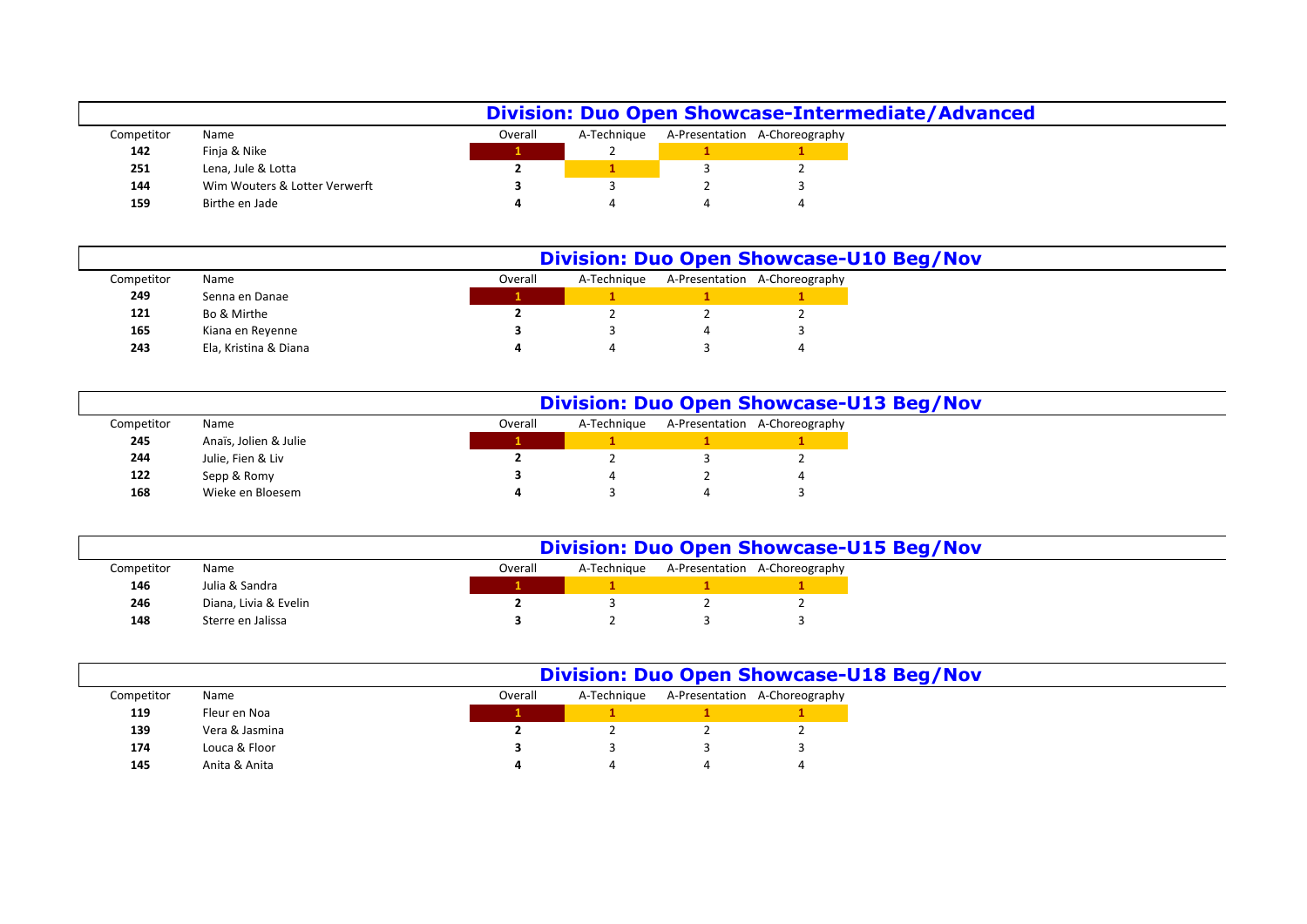|            |                     |         | <b>Division: Solo Freestyle-016 Open</b> |
|------------|---------------------|---------|------------------------------------------|
| Competitor | Name                | Overall | $\mathsf{A}$                             |
| 95         | Myrthe Munten       |         |                                          |
| 42         | Nikki Bourry        |         |                                          |
| 105        | Lieke Torenvlied    |         |                                          |
| 34         | Birthe Drijkoningen |         |                                          |
| 248        | Tess Edelijn        |         |                                          |

|            |                  |         |              | <b>Division: Solo Freestyle-U12 Open</b> |
|------------|------------------|---------|--------------|------------------------------------------|
| Competitor | Name             | Overall | $\mathsf{A}$ |                                          |
| 78         | Mathilda de Brün |         |              |                                          |
| 62         | Naomi Knuysen    |         |              |                                          |
| 71         | Emma Riga        |         |              |                                          |
| 63         | Yani Grossard    |         | $\epsilon$   |                                          |
|            |                  |         |              |                                          |

|            |                     |         | <b>Division: Solo Freestyle-U16 Open</b> |
|------------|---------------------|---------|------------------------------------------|
| Competitor | Name                | Overall | $\mathsf{A}$                             |
| 76         | Emma Manten         |         |                                          |
| 86         | Ninthe Visschedijk  |         |                                          |
| 68         | Gioia Grossard      |         |                                          |
| 118        | Kaena van Peteghem  | 4       |                                          |
| 247        | <b>Merel Gielis</b> |         |                                          |
| 104        | Berit Koolen        |         |                                          |

|            |                     | <b>Division: Solo Klassiek Showcase-018 Beg/Nov</b> |             |  |                               |  |  |  |
|------------|---------------------|-----------------------------------------------------|-------------|--|-------------------------------|--|--|--|
| Competitor | Name                | Overall                                             | A-Technique |  | A-Presentation A-Choreography |  |  |  |
| 53         | Sabrina Claßen      |                                                     |             |  |                               |  |  |  |
| 41         | Emelie Lou Groenert |                                                     |             |  |                               |  |  |  |
| 34         | Birthe Drijkoningen |                                                     |             |  |                               |  |  |  |

|            |                |         |  |                                           | <b>Division: Solo Klassiek Showcase-U13 Beg/Nov</b> |  |
|------------|----------------|---------|--|-------------------------------------------|-----------------------------------------------------|--|
| Competitor | Name           | Overall |  | A-Technique A-Presentation A-Choreography |                                                     |  |
| 111        | Margaux Vantal |         |  |                                           |                                                     |  |
| 110        | Anaë Driege    |         |  |                                           |                                                     |  |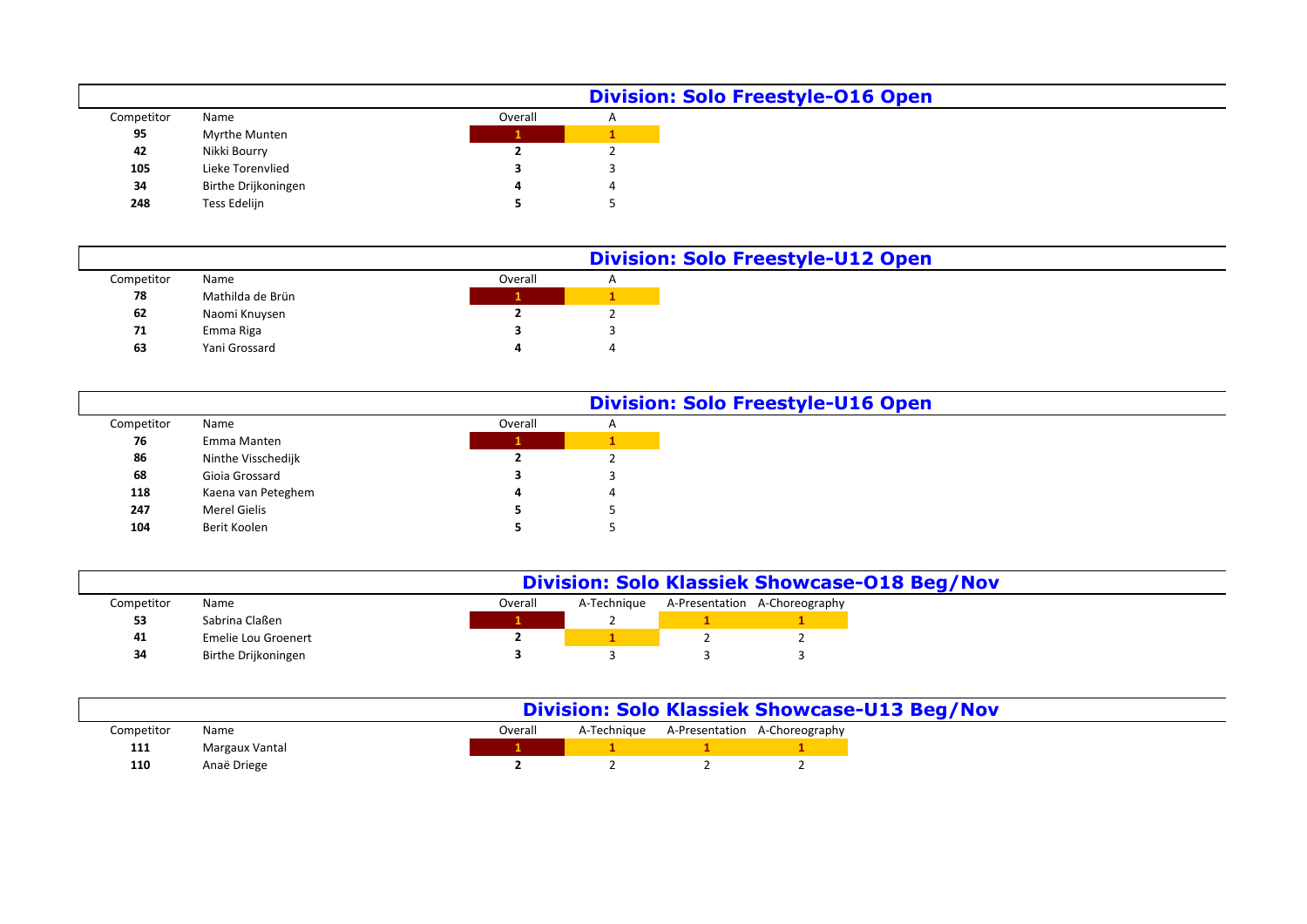

|            |                    |         | Division: Solo Modern/Jazz Regular-U15 All Levels |
|------------|--------------------|---------|---------------------------------------------------|
| Competitor | Name               | Overall |                                                   |
| 46         | Rana Özer          |         |                                                   |
| 85         | Leonie Kreeft      |         |                                                   |
| 37         | Hannah Kruijf      |         |                                                   |
| 84         | Brechtje Rolle     |         |                                                   |
| 102        | Lianne-Marie Carlo |         |                                                   |

|            |                    | Division: Solo Modern/Jazz Regular-U18 All Levels |  |
|------------|--------------------|---------------------------------------------------|--|
| Competitor | Name               | Overall                                           |  |
| 86         | Ninthe Visschedijk |                                                   |  |
| 76         | Emma Manten        |                                                   |  |
| 44         | Roxana Beuker      |                                                   |  |

|            |                     | Division: Solo Modern/Jazz Showcase-018 Beg/Nov |             |  |                               |  |  |
|------------|---------------------|-------------------------------------------------|-------------|--|-------------------------------|--|--|
| Competitor | Name                | Overall                                         | A-Technique |  | A-Presentation A-Choreography |  |  |
| 25         | Marit Wolfkamp      |                                                 |             |  |                               |  |  |
| 35         | Mathilde Depoortere |                                                 |             |  |                               |  |  |
| 64         | Macey Habets        |                                                 |             |  |                               |  |  |
| 18         | Laurin Droppers     |                                                 |             |  |                               |  |  |
| 41         | Emelie Lou Groenert |                                                 |             |  |                               |  |  |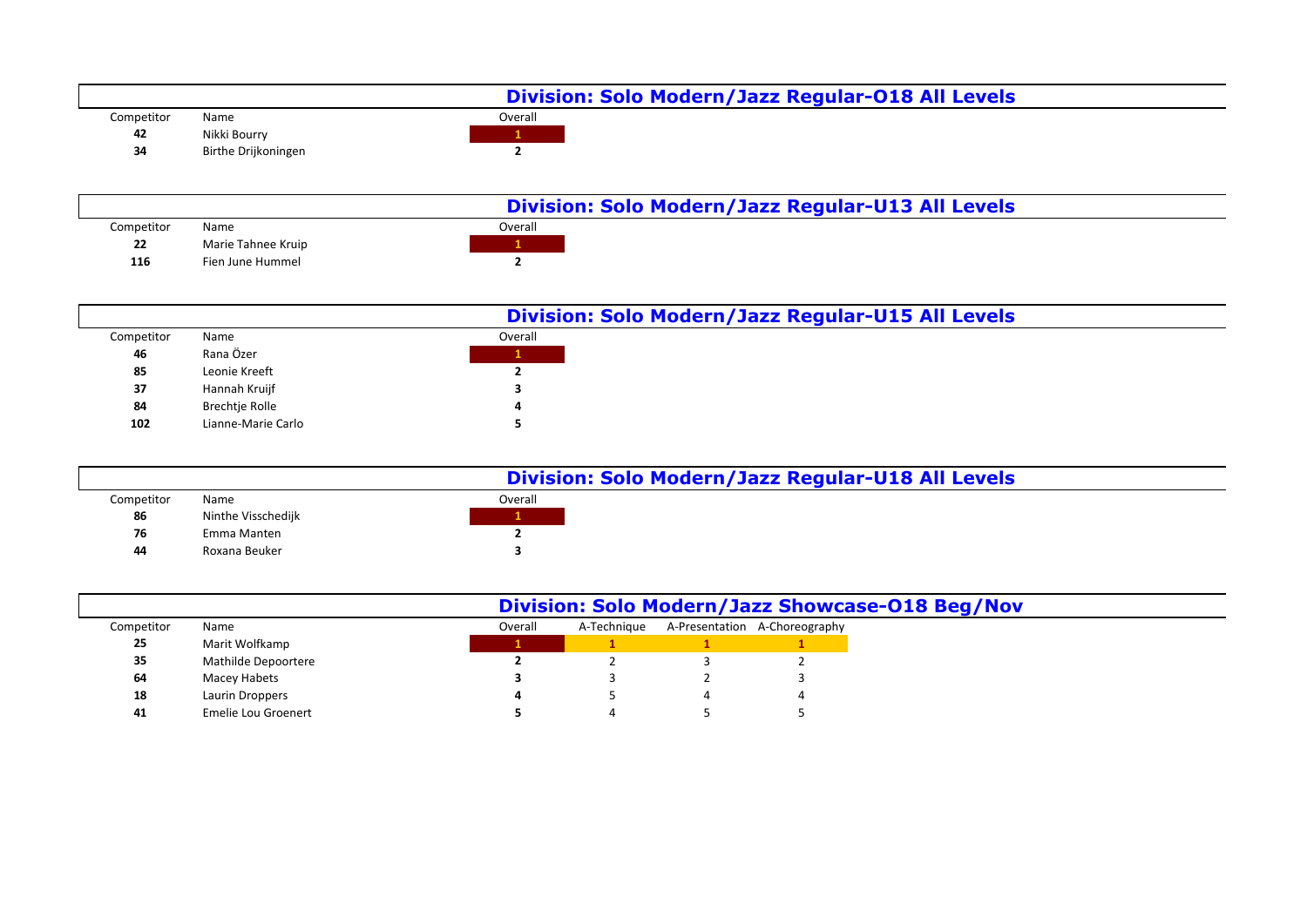|            |               |         |  | Division: Solo Modern/Jazz Showcase-018 Int/Adv |
|------------|---------------|---------|--|-------------------------------------------------|
| Competitor | Name          | Overall |  | A-Technique A-Presentation A-Choreography       |
| 81         | Jorien Bollen |         |  |                                                 |
| 42         | Nikki Bourry  |         |  |                                                 |
| 82         | Sanne Blondel |         |  |                                                 |

|            |                |         |             | Division: Solo Modern/Jazz Showcase-U10 Beg/Nov |
|------------|----------------|---------|-------------|-------------------------------------------------|
| Competitor | Name           | Overall | A-Techniaue | A-Presentation A-Choreography                   |
| 66         | Maithe Lemmens |         |             |                                                 |
| 112        | Maude Marchant |         |             |                                                 |
| 71         | Emma Riga      |         |             |                                                 |

|            |                      |         |                          |                               | Division: Solo Modern/Jazz Showcase-U13 Beg/Nov |
|------------|----------------------|---------|--------------------------|-------------------------------|-------------------------------------------------|
| Competitor | Name                 | Overall | A-Technique              | A-Presentation A-Choreography |                                                 |
| 113        | Elinor Couteau       | 1       | 1                        |                               |                                                 |
| 78         | Mathilda de Brün     |         | $\overline{\phantom{a}}$ |                               |                                                 |
| 110        | Anaë Driege          |         |                          |                               |                                                 |
| 72         | Mirte Souverijns     |         |                          |                               |                                                 |
| 253        | Lise van Eetvelde    |         |                          |                               |                                                 |
| 77         | Pia Steinhoff        |         | 6                        |                               |                                                 |
| 63         | Yani Grossard        |         | 6                        |                               |                                                 |
| 62         | Naomi Knuysen        |         | 6                        |                               |                                                 |
| 4          | Free De Hert         |         | 6                        |                               |                                                 |
| 30         | Lily Beekman         |         | 6                        |                               |                                                 |
| 10         | Ilke Vangenechten    |         | 6                        |                               |                                                 |
| 11         | Manoe Van Cauwenberg |         | 6                        |                               |                                                 |
| 111        | Margaux Vantal       |         | 6                        |                               |                                                 |
| 17         | Mies Simons          |         | 6                        |                               |                                                 |
|            | Launa De Vilder      |         | 6                        |                               |                                                 |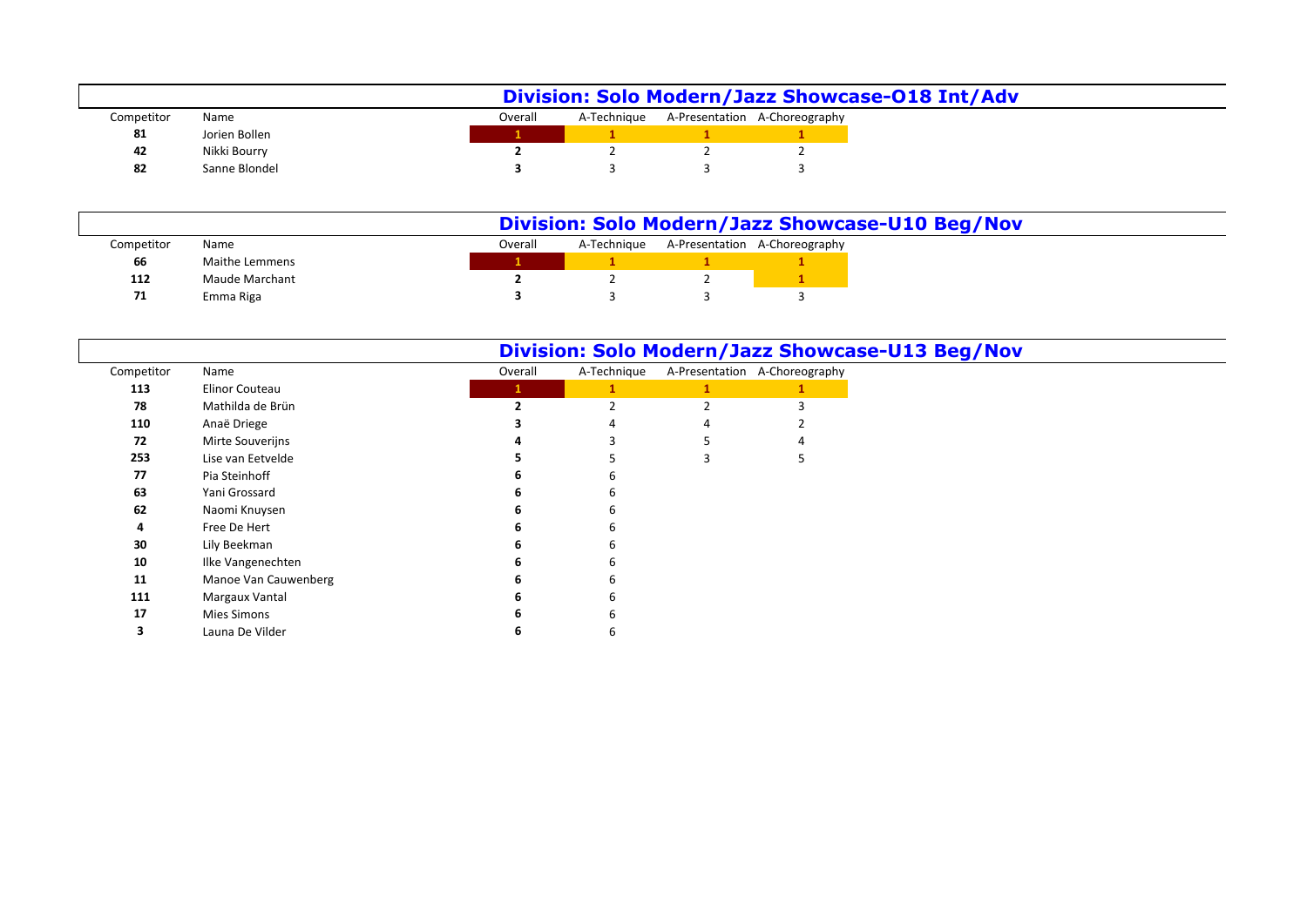|            |                          |              |             | Division: Solo Modern/Jazz Showcase-U15 Beg/Nov |
|------------|--------------------------|--------------|-------------|-------------------------------------------------|
| Competitor | Name                     | Overall      | A-Technique | A-Presentation A-Choreography                   |
| 69         | Lore Gorleer             | $\mathbf{1}$ |             |                                                 |
|            | Noa Heek                 |              |             |                                                 |
| 118        | Kaena van Peteghem       |              |             |                                                 |
| 19         | Jill Vriezen             |              |             |                                                 |
| 12         | Imane Coopman            |              |             |                                                 |
|            | Anne-Roos Mulders        |              |             |                                                 |
| 79         | Hanna Möller             |              |             |                                                 |
| 80         | Rana Demiryurek          |              |             |                                                 |
| 61         | Sérah Tesselhof          |              |             |                                                 |
| 6          | Maud van Nieuweamerongen |              |             |                                                 |
| 45         | Djamisah Abdul Sovan     |              |             |                                                 |
| 37         | Hannah Kruijf            |              |             |                                                 |
| 24         | Anne Klomp               |              |             |                                                 |
| 102        | Lianne-Marie Carlo       |              |             |                                                 |
| 14         | Anoek Van Cauwenberg     |              |             |                                                 |
| 15         | Heleen Vangenechten      |              |             |                                                 |
| 16         | Febe T'jampens           |              |             |                                                 |
| 20         | Ninthe Tebeest           |              |             |                                                 |
| 23         | Sophie Slabbekoorn       |              |             |                                                 |

|            | Division: Solo Modern/Jazz Showcase-U15 Int/Adv |         |             |  |                               |  |  |  |  |  |  |
|------------|-------------------------------------------------|---------|-------------|--|-------------------------------|--|--|--|--|--|--|
| Competitor | Name                                            | Overall | A-Technique |  | A-Presentation A-Choreography |  |  |  |  |  |  |
| 115        | Solange Dos Passos                              |         |             |  |                               |  |  |  |  |  |  |
| 109        | Ella Stevens                                    |         |             |  |                               |  |  |  |  |  |  |
| 52         | Nike Hauser                                     |         |             |  |                               |  |  |  |  |  |  |
| 46         | Rana Özer                                       |         |             |  |                               |  |  |  |  |  |  |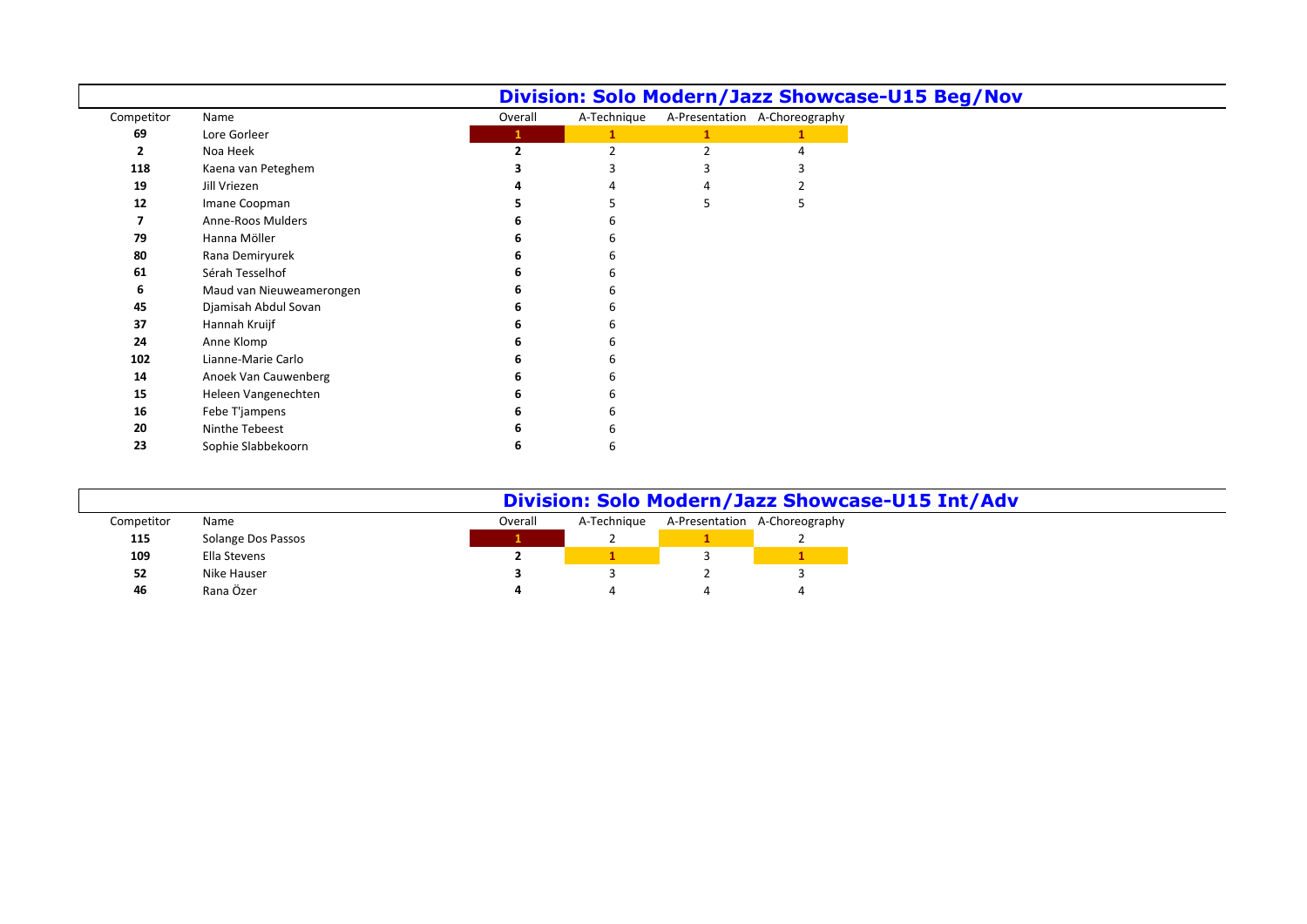|            |                      |              |                |                |                               | Division: Solo Modern/Jazz Showcase-U18 Beg/Nov |  |
|------------|----------------------|--------------|----------------|----------------|-------------------------------|-------------------------------------------------|--|
| Competitor | Name                 | Overall      | A-Technique    |                | A-Presentation A-Choreography |                                                 |  |
| 27         | Pem Cents            | $\mathbf{1}$ | $\overline{2}$ | 3              | $\mathbf{1}$                  |                                                 |  |
| 73         | Femke Schaepkens     | $\mathbf{2}$ | $\mathbf{1}$   | $\mathbf{1}$   | 4                             |                                                 |  |
| 65         | Sien Swennen         | 3            | 3              | 4              | 2                             |                                                 |  |
| 29         | Tara Westenberg      |              | 5              | 2              | 3                             |                                                 |  |
| 26         | Jasmijn Eertink      |              | Δ              | 6              | 6                             |                                                 |  |
| 67         | Celeste Lamens       |              | 7              | 5              | 5                             |                                                 |  |
| 54         | Sophie Lüttich       |              | 6              | $\overline{7}$ | $\overline{7}$                |                                                 |  |
| 252        | <b>Bo Freriks</b>    |              | 8              |                |                               |                                                 |  |
| 70         | Ine Ryckbosch        | 8            | 8              |                |                               |                                                 |  |
| 1          | <b>Fleur Boshuis</b> |              | 8              |                |                               |                                                 |  |
| 74         | <b>Faith Broux</b>   |              | 8              |                |                               |                                                 |  |
| 76         | Emma Manten          |              | 8              |                |                               |                                                 |  |
| 8          | Maartje van Bemmelen | 8            | 8              |                |                               |                                                 |  |
| 93         | Maressa Smits        | 8            | 8              |                |                               |                                                 |  |
| 94         | Vera Maspaitella     |              | 8              |                |                               |                                                 |  |
| 98         | Esmee Heylighen      | 8            | 8              |                |                               |                                                 |  |
| 68         | Gioia Grossard       |              | 8              |                |                               |                                                 |  |
| 103        | Floor Groenen        | 8            | 8              |                |                               |                                                 |  |
| 21         | Eva Joost            | 8            | 8              |                |                               |                                                 |  |
| 13         | Elise Strubbe        |              | 8              |                |                               |                                                 |  |
| 32         | Ainoa Batslé         | 8            | 8              |                |                               |                                                 |  |
| 33         | Anika Naerts         | 8            | 8              |                |                               |                                                 |  |
| 36         | Lisa de Zeeuw        | 8            | 8              |                |                               |                                                 |  |
| 44         | Roxana Beuker        |              | 8              |                |                               |                                                 |  |
| 58         | Nicole Yaroshevska   |              | 8              |                |                               |                                                 |  |
| 28         | Saralynn Ros         | 8            | 8              |                |                               |                                                 |  |

## **Division: Solo Modern/Jazz Showcase-U18 Int/Adv**

|            |                      |         | <b>PIVISION.</b> SOIO MOUCHIT, JAZZ SHOW |                               |
|------------|----------------------|---------|------------------------------------------|-------------------------------|
| Competitor | Name                 | Overall | A-Technique                              | A-Presentation A-Choreography |
| 31         | Noa Hazenbosch       |         |                                          |                               |
| 95         | Myrthe Munten        |         |                                          |                               |
| 83         | Jolijne Bollen       |         |                                          |                               |
| 114        | Damar Hovens         |         |                                          |                               |
| 96         | Loeka Van Cauwenberg |         |                                          |                               |
| 60         | Estée Defrank        |         |                                          |                               |
|            |                      |         |                                          |                               |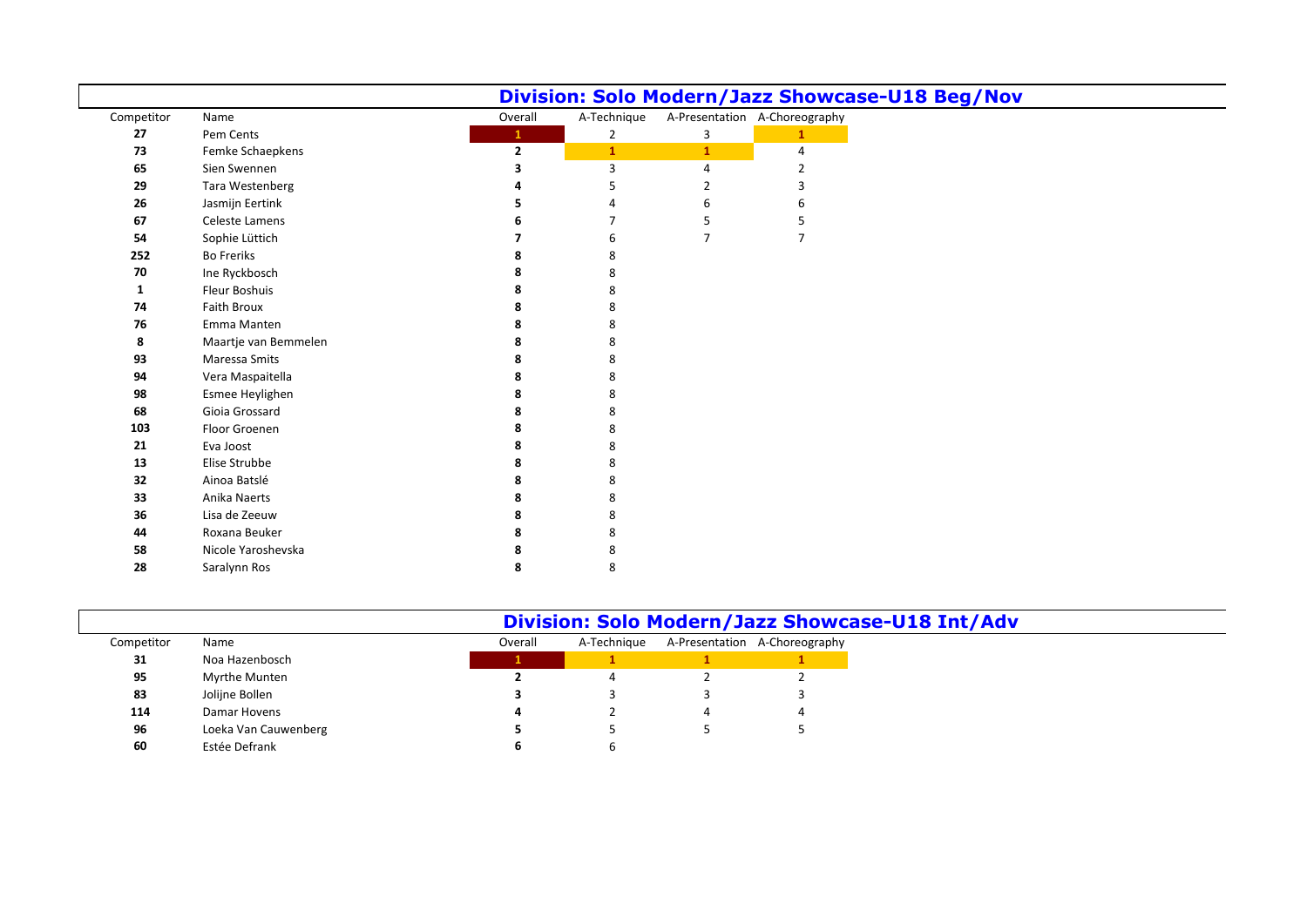|            |                     | <b>Division: Solo Open Regular-015 All Levels</b> |  |
|------------|---------------------|---------------------------------------------------|--|
| Competitor | Name                | Overall                                           |  |
| 105        | Lieke Torenvlied    |                                                   |  |
| 34         | Birthe Drijkoningen |                                                   |  |
| 47         | Rifka Aalders       |                                                   |  |

|            |                  | <b>Division: Solo Open Regular-U13 All Levels</b> |  |
|------------|------------------|---------------------------------------------------|--|
| Competitor | Name             | Overall                                           |  |
| 78         | Mathilda de Brün |                                                   |  |
| 43         | Nerena Koolen    |                                                   |  |
| 99         | Kiana Van Zwaaij |                                                   |  |

|            | <b>Division: Solo Open Regular-U15 All Levels</b> |         |  |  |  |  |  |  |
|------------|---------------------------------------------------|---------|--|--|--|--|--|--|
| Competitor | Name                                              | Overall |  |  |  |  |  |  |
| 104        | Berit Koolen                                      |         |  |  |  |  |  |  |
| 101        | Sheena Estanista                                  |         |  |  |  |  |  |  |
| 48         | Chayenna Meijer                                   |         |  |  |  |  |  |  |

|            |              |         |             | <b>Division: Solo Open Showcase-013 Int/Adv</b> |
|------------|--------------|---------|-------------|-------------------------------------------------|
| Competitor | Name         | Overall | A-Technique | A-Presentation A-Choreography                   |
| 50         | Shane Osagie |         |             |                                                 |
| 114        | Damar Hovens |         |             |                                                 |
| 52         | Nike Hauser  |         |             |                                                 |

|            |                     |         |             | <b>Division: Solo Open Showcase-018 Beg/Nov</b> |
|------------|---------------------|---------|-------------|-------------------------------------------------|
| Competitor | Name                | Overall | A-Technique | A-Presentation A-Choreography                   |
|            | Britt Diepeveen     |         |             |                                                 |
| 34         | Birthe Drijkoningen |         |             |                                                 |
| 47         | Rifka Aalders       |         |             |                                                 |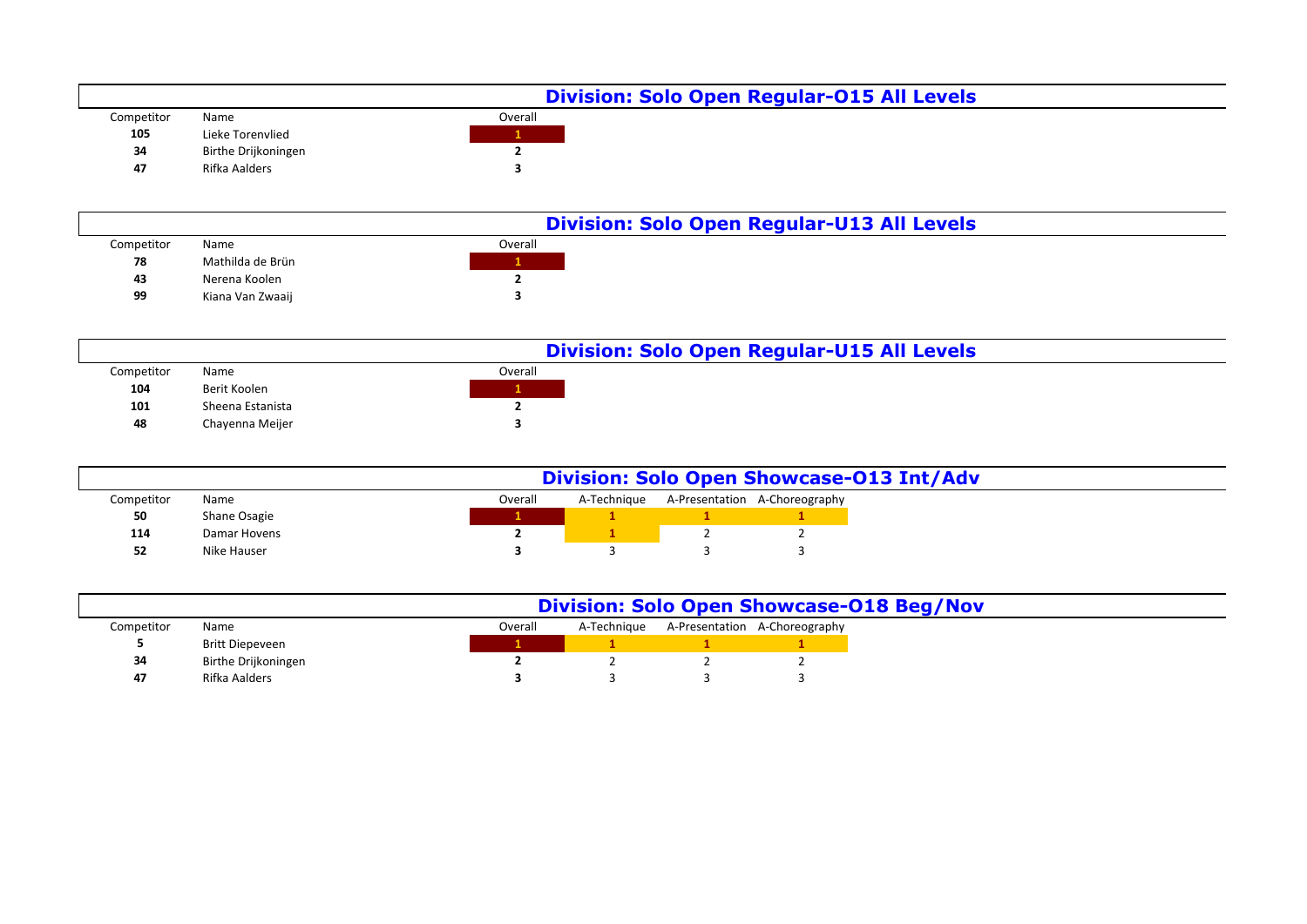|            | <b>Division: Solo Open Showcase-U10 All Levels</b> |  |         |             |  |                               |  |  |  |  |  |  |
|------------|----------------------------------------------------|--|---------|-------------|--|-------------------------------|--|--|--|--|--|--|
| Competitor | Name                                               |  | Overall | A-Technique |  | A-Presentation A-Choreography |  |  |  |  |  |  |
| 112        | Maude Marchant                                     |  |         |             |  |                               |  |  |  |  |  |  |
| 51         | Andrea Rusu                                        |  |         |             |  |                               |  |  |  |  |  |  |
| 56         | <b>Bot Margarita</b>                               |  |         |             |  |                               |  |  |  |  |  |  |
| 9          | Noa Nagel                                          |  |         |             |  | 4                             |  |  |  |  |  |  |
| 99         | Kiana Van Zwaaij                                   |  |         |             |  |                               |  |  |  |  |  |  |
| 87         | <b>Emily Ciglincev</b>                             |  |         | b           |  |                               |  |  |  |  |  |  |
| 100        | Revenne Koolen                                     |  |         |             |  |                               |  |  |  |  |  |  |

|            |                     | <b>Division: Solo Open Showcase-U13 Beg/Nov</b> |         |             |   |                               |  |  |  |  |
|------------|---------------------|-------------------------------------------------|---------|-------------|---|-------------------------------|--|--|--|--|
| Competitor | Name                |                                                 | Overall | A-Technique |   | A-Presentation A-Choreography |  |  |  |  |
| 106        | Anaïs Janssen       |                                                 |         |             |   |                               |  |  |  |  |
| 107        | Jolien Vranken      |                                                 |         |             |   |                               |  |  |  |  |
| 38         | Julia Pusch         |                                                 |         |             |   |                               |  |  |  |  |
| 89         | Julie Groen         |                                                 |         |             |   |                               |  |  |  |  |
| 117        | Franziska Mackert   |                                                 |         |             |   |                               |  |  |  |  |
| 108        | Feline van de Weerd |                                                 |         | b           | b | b                             |  |  |  |  |
| 88         | Diana Gaer          |                                                 |         |             |   |                               |  |  |  |  |

|            | <b>Division: Solo Open Showcase-U13 Int/Adv</b> |  |         |             |  |                               |  |  |  |  |
|------------|-------------------------------------------------|--|---------|-------------|--|-------------------------------|--|--|--|--|
| Competitor | Name                                            |  | Overall | A-Technique |  | A-Presentation A-Choreography |  |  |  |  |
| 49         | Finja Oppe                                      |  |         |             |  |                               |  |  |  |  |
| 113        | Elinor Couteau                                  |  |         |             |  |                               |  |  |  |  |
| 43         | Nerena Koolen                                   |  |         |             |  |                               |  |  |  |  |

|  |  |  | <b>Division: Solo Open Showcase-U15 Beg/Nov</b> |  |  |
|--|--|--|-------------------------------------------------|--|--|
|--|--|--|-------------------------------------------------|--|--|

| Competitor | Name             | Overall        | A-Technique | A-Presentation A-Choreography |
|------------|------------------|----------------|-------------|-------------------------------|
| 109        | Ella Stevens     |                |             |                               |
| 104        | Berit Koolen     |                |             |                               |
| 40         | Domenika Geiger  |                |             |                               |
| 101        | Sheena Estanista | $\overline{a}$ | 4           |                               |
| 57         | Erik Holland     |                | Δ           |                               |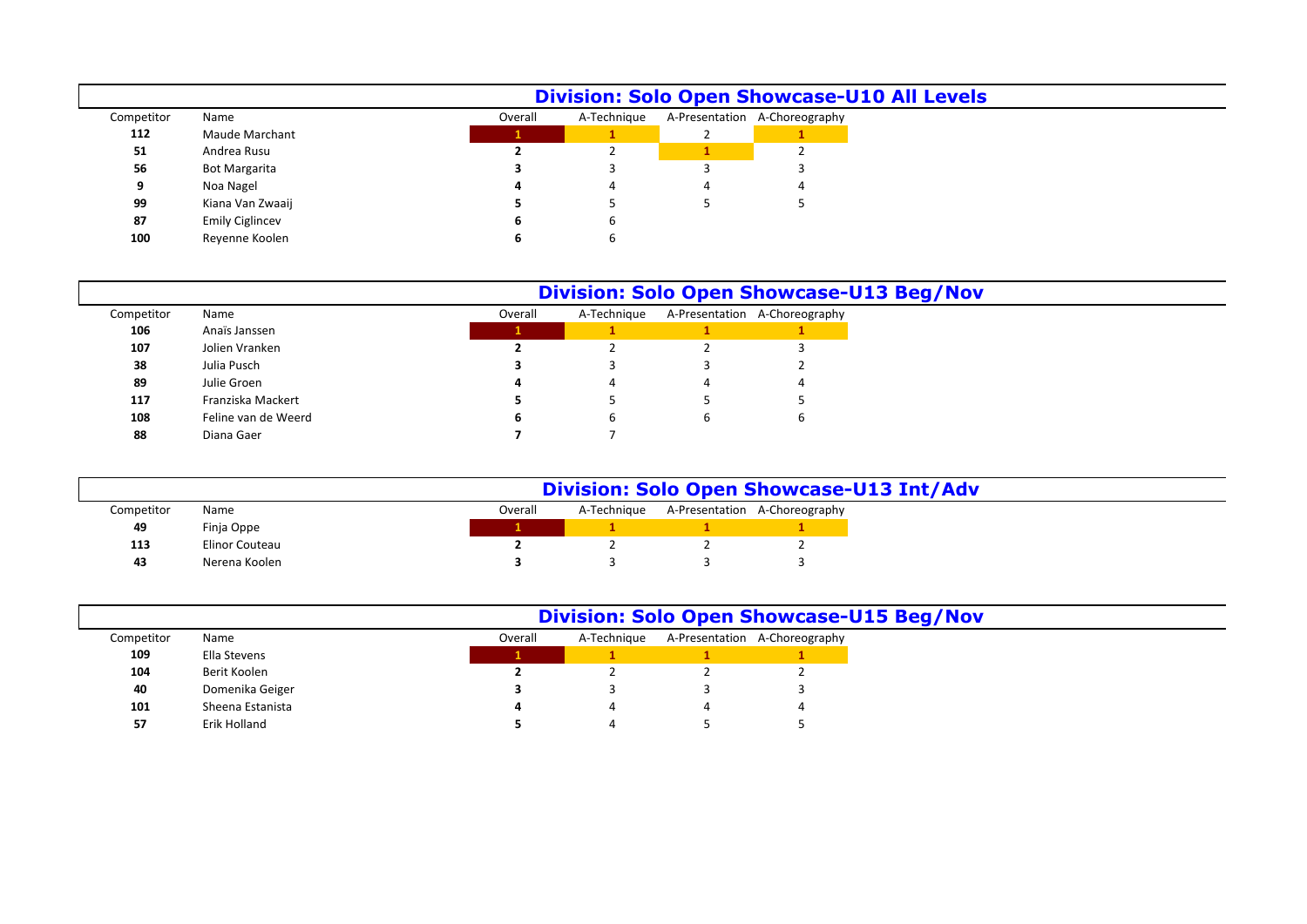|            |                    |         |             | <b>Division: Solo Open Showcase-U18 Beg/Nov</b> |
|------------|--------------------|---------|-------------|-------------------------------------------------|
| Competitor | Name               | Overall | A-Technique | A-Presentation A-Choreography                   |
| 90         | Fleur Boshuis      |         |             |                                                 |
| 105        | Lieke Torenvlied   |         |             |                                                 |
| 58         | Nicole Yaroshevska |         |             |                                                 |

|            |                     |         |             | <b>Division: Teams Hedendaags-All Ages All Levels</b> |
|------------|---------------------|---------|-------------|-------------------------------------------------------|
| Competitor | Name                | Overall | A-Techniaue | A-Presentation A-Choreography                         |
| 203        | TF Company          |         |             |                                                       |
| 225        | <b>DSC Contempo</b> |         |             |                                                       |
| 215        | JustMini's          |         |             |                                                       |

|            |                      |         |             | <b>Division: Teams Modern/Jazz-015 Int/Adv</b> |
|------------|----------------------|---------|-------------|------------------------------------------------|
| Competitor | Name                 | Overall | A-Technique | A-Presentation A-Choreography                  |
| 238        | Compagnie Aira       |         |             |                                                |
| 222        | <b>STARBURST</b>     |         |             |                                                |
| 192        | Meraki Adults        |         |             |                                                |
| 195        | Be.You.Mane          | 4       |             |                                                |
| 216        | Just10               |         |             |                                                |
| 182        | <b>Sailing Souls</b> |         |             |                                                |

|            |                     |         | <b>Division: Teams Modern/Jazz-018 Beg/Nov</b> |   |                               |
|------------|---------------------|---------|------------------------------------------------|---|-------------------------------|
| Competitor | Name                | Overall | A-Technique                                    |   | A-Presentation A-Choreography |
| 196        | Be.You.Nique        |         |                                                |   |                               |
| 221        | MADE2MOVE           |         |                                                |   |                               |
| 199        | LEZ MOVE            |         |                                                |   |                               |
| 210        | Members of Passion  |         | 4                                              | 4 |                               |
| 190        | Amain Sky           |         |                                                |   |                               |
| 219        | <b>DSP Darkness</b> |         | ь                                              |   |                               |
| 228        | Be Faitfull         |         |                                                |   |                               |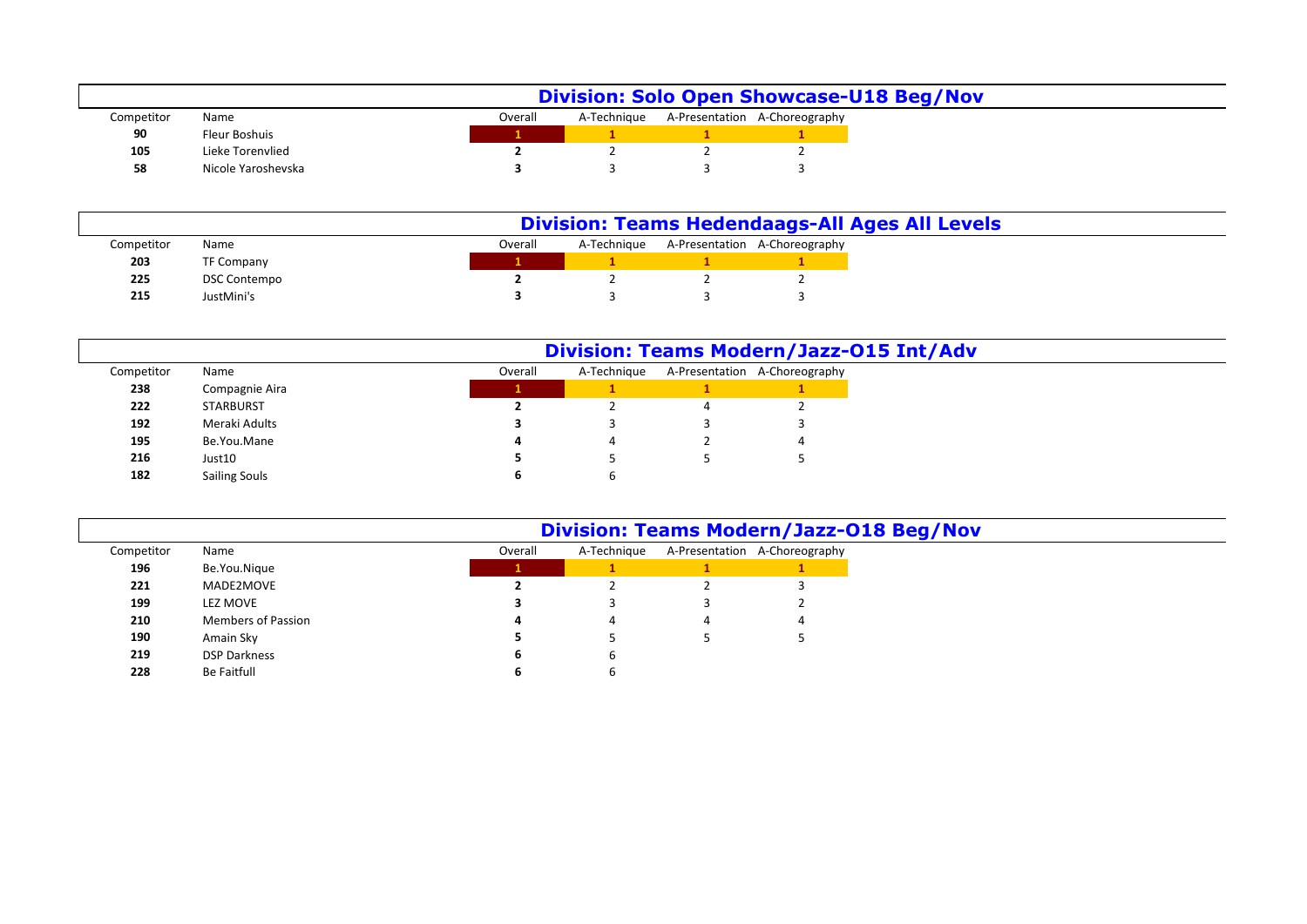|            |               |         | <b>Division: Teams Modern/Jazz-U13 Beg/Nov</b> |                               |
|------------|---------------|---------|------------------------------------------------|-------------------------------|
| Competitor | Name          | Overall | A-Technique                                    | A-Presentation A-Choreography |
| 227        | Euphoria      |         |                                                |                               |
| 215        | JustMini's    |         |                                                |                               |
| 187        | Amain Stars   |         | 4                                              |                               |
| 235        | Meraki Kids   |         |                                                |                               |
| 213        | LITTLE STARS  |         |                                                |                               |
| 208        | Own Creations | ь       |                                                |                               |
| 186        | Amain Shimmer | ь       |                                                |                               |
| 180        | Soulful Souls |         |                                                |                               |

## **Division: Teams Modern/Jazz-U15 Beg/Nov**

|            |                                   | <b>DIVISION: TEAMS MOGETH</b> /Jazz- |             |  |                               |  |  |  |  |  |
|------------|-----------------------------------|--------------------------------------|-------------|--|-------------------------------|--|--|--|--|--|
| Competitor | Name                              | Overall                              | A-Technique |  | A-Presentation A-Choreography |  |  |  |  |  |
| 217        | <b>JustJuniors</b>                |                                      |             |  |                               |  |  |  |  |  |
| 198        | Be.You.Thful                      |                                      |             |  |                               |  |  |  |  |  |
| 188        | Amain Sparkle                     |                                      |             |  |                               |  |  |  |  |  |
| 230        | <b>Xpress</b>                     |                                      |             |  |                               |  |  |  |  |  |
| 200        | Elysium                           |                                      |             |  |                               |  |  |  |  |  |
| 193        | Turning Point Schilde Demo Team 1 |                                      | b           |  |                               |  |  |  |  |  |
| 177        | <b>InMotion</b>                   |                                      |             |  |                               |  |  |  |  |  |
|            |                                   |                                      |             |  |                               |  |  |  |  |  |

Intensity! **6** 6

|            |                 |         | <b>Division: Teams Modern/Jazz-U18 Beg/Nov</b> |   |                               |
|------------|-----------------|---------|------------------------------------------------|---|-------------------------------|
| Competitor | Name            | Overall | A-Technique                                    |   | A-Presentation A-Choreography |
| 237        | <b>UDS Crew</b> |         |                                                |   |                               |
| 231        | Move            |         |                                                |   |                               |
| 191        | Meraki Teens    |         |                                                |   |                               |
| 197        | Be.You.Nite     |         |                                                | 4 |                               |
| 214        | STARGAZE        |         |                                                |   |                               |
| 209        | In Control      | 6       | ь                                              |   |                               |
| 201        | Focus Elite     | h       | ь                                              |   |                               |
| 194        | Moves 2         | 6       | 6                                              |   |                               |
| 189        | Amain Shine     | h       | ь                                              |   |                               |
| 181        | Solid Souls     |         |                                                |   |                               |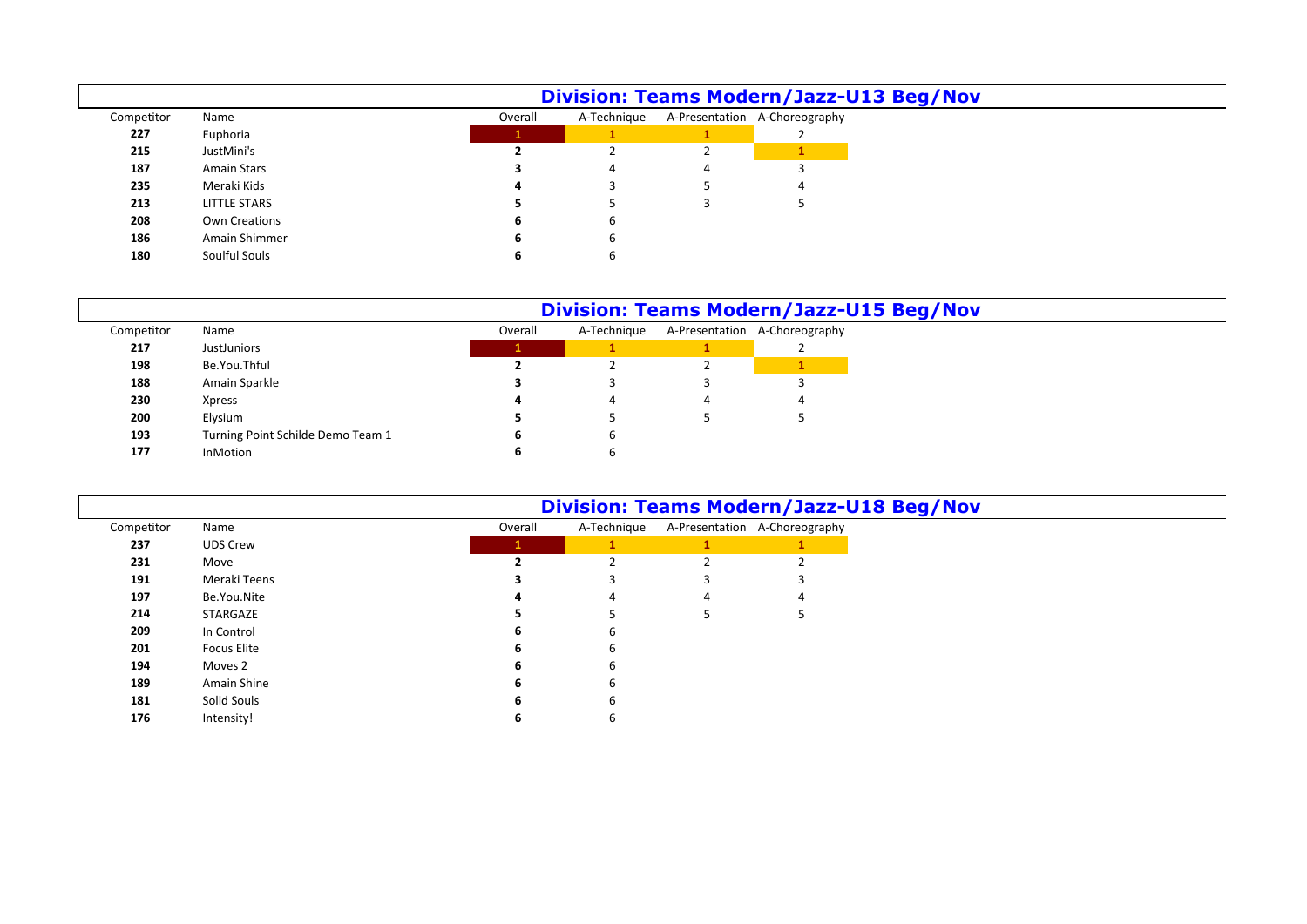|            |                    | <b>Division: Teams Open-015 Int/Adv</b> |  |  |                                           |  |  |  |  |
|------------|--------------------|-----------------------------------------|--|--|-------------------------------------------|--|--|--|--|
| Competitor | Name               | Overall                                 |  |  | A-Technique A-Presentation A-Choreography |  |  |  |  |
| 202        | <b>TFX</b>         |                                         |  |  |                                           |  |  |  |  |
| 220        | JAZZSTARS          |                                         |  |  |                                           |  |  |  |  |
| 192        | Meraki Adults      |                                         |  |  |                                           |  |  |  |  |
| 224        | NJMT Juniorcompany |                                         |  |  |                                           |  |  |  |  |

|            |                         |  |         | <b>Division: Teams Open-018 Beg/Nov</b> |  |                               |  |  |  |  |  |
|------------|-------------------------|--|---------|-----------------------------------------|--|-------------------------------|--|--|--|--|--|
| Competitor | Name                    |  | Overall | A-Technique                             |  | A-Presentation A-Choreography |  |  |  |  |  |
| 207        | <b>Fierce Diversity</b> |  |         |                                         |  |                               |  |  |  |  |  |
| 190        | Amain Sky               |  |         |                                         |  |                               |  |  |  |  |  |
| 218        | The Explosions on Fire  |  |         |                                         |  |                               |  |  |  |  |  |

|            |                         |  |         | <b>Division: Teams Open-U10 Beg/Nov</b> |  |                               |  |  |  |  |  |
|------------|-------------------------|--|---------|-----------------------------------------|--|-------------------------------|--|--|--|--|--|
| Competitor | Name                    |  | Overall | A-Technique                             |  | A-Presentation A-Choreography |  |  |  |  |  |
| 239        | Show Class Mini         |  |         |                                         |  |                               |  |  |  |  |  |
| 186        | Amain Shimmer           |  |         |                                         |  |                               |  |  |  |  |  |
| 205        | Schmetterlinge-Bambinis |  |         |                                         |  |                               |  |  |  |  |  |

|            |                         |         |             | <b>Division: Teams Open-U13 Beg/Nov</b> |
|------------|-------------------------|---------|-------------|-----------------------------------------|
| Competitor | Name                    | Overall | A-Technique | A-Presentation A-Choreography           |
| 229        | Intensity               | ш       |             |                                         |
| 184        | JM Crew                 |         |             |                                         |
| 206        | #Rhythm                 |         |             |                                         |
| 223        | NJMT Kidscompany        |         |             | $\overline{a}$                          |
| 211        | <b>LITTLE JAZZSTARS</b> |         | 4           |                                         |
| 204        | Schmetterlinge-Minis    | ь       | b           |                                         |
| 187        | <b>Amain Stars</b>      |         | b           |                                         |